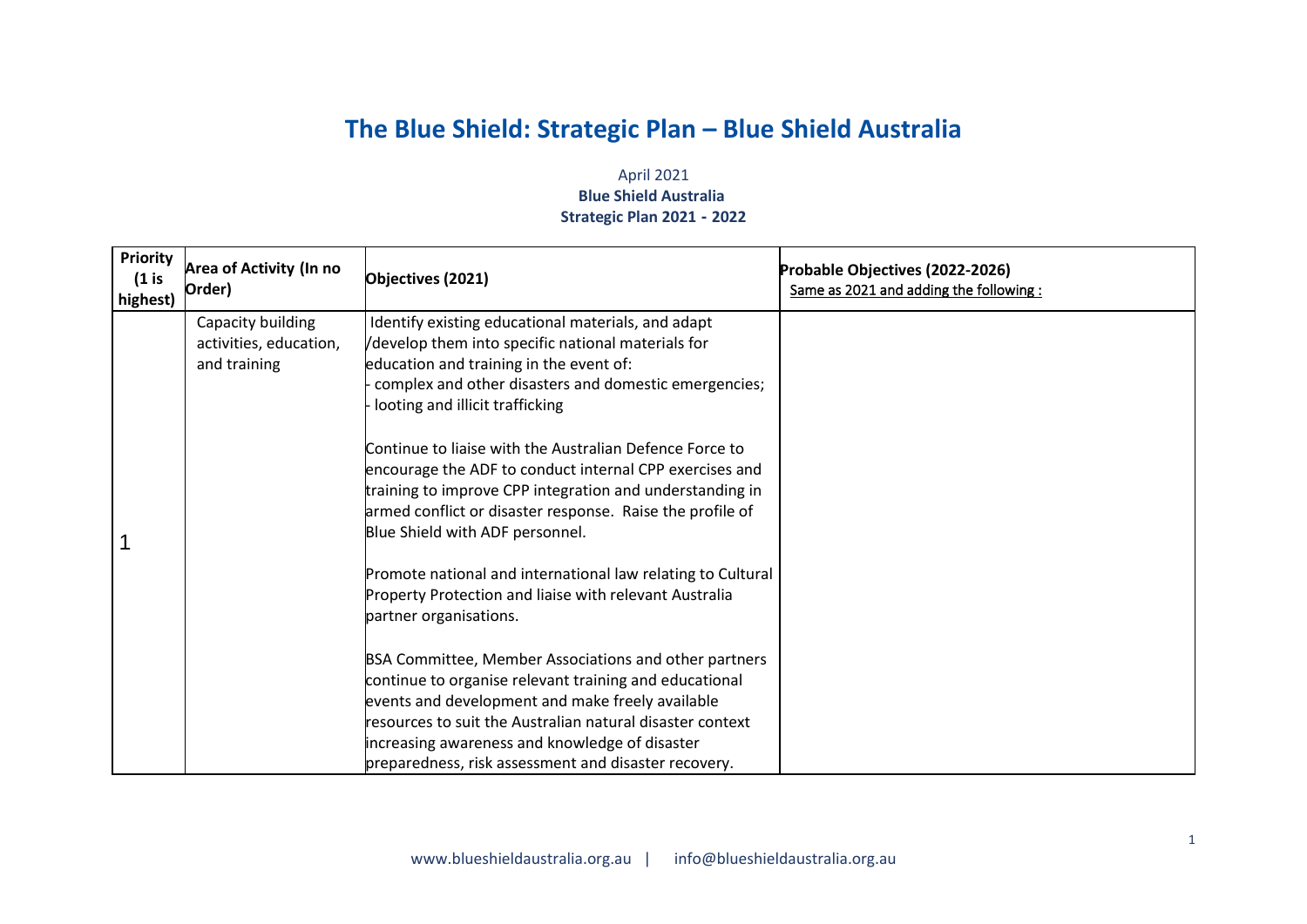| Law, Policy<br>Development and<br>implementation | dentify specific opportunities to provide advice for the<br>Australian national government to consider ratification<br>process, such as advising on the need for adequate<br>financial and other resourcing to support implementation<br>of the 1954 Hague Convention Second Protocol.<br>Provide support for and work with relevant national bodies<br>regarding ongoing delivery of their responsibilities<br>regarding the prevention of looting and illicit trafficking<br>under international law. This includes the International<br>Government Relations Team of the Australian Red Cross. |                                                                                                                                                                                                                                                     |
|--------------------------------------------------|---------------------------------------------------------------------------------------------------------------------------------------------------------------------------------------------------------------------------------------------------------------------------------------------------------------------------------------------------------------------------------------------------------------------------------------------------------------------------------------------------------------------------------------------------------------------------------------------------|-----------------------------------------------------------------------------------------------------------------------------------------------------------------------------------------------------------------------------------------------------|
|                                                  | For BSA and all BSA Member Associations to promote<br>the national adoption of frameworks and policies such as<br>the Sustainable Development Goals, and the Sendai<br>Framework for Disaster Risk Reduction.<br>Work with Blue Shield International to develop Blue Shield<br>policies, approaches and initiatives at the international<br>level, and adapt and implement national versions of those<br>policies.                                                                                                                                                                                | Provide support and advice for the national government<br>during the ratification process, such as advising on the<br>need for adequate financial and other resourcing to<br>support implementation of the 1954 Hague Convention<br>Second Protocol |
|                                                  | Provide support for and advise relevant national bodies<br>regarding ongoing delivery of their responsibilities when<br>national armed forces are deployed, under the 1954 Hague<br>Convention, both Hague Convention Protocols, and<br>customary international law, as appropriate. This includes<br>maintaining a liaison with relevant personnel in the<br>Australian Defence Force that may be training or advising<br>the ADF about Cultural Property Protection in any armed<br>conflict or natural disaster overseas activities.                                                           |                                                                                                                                                                                                                                                     |

2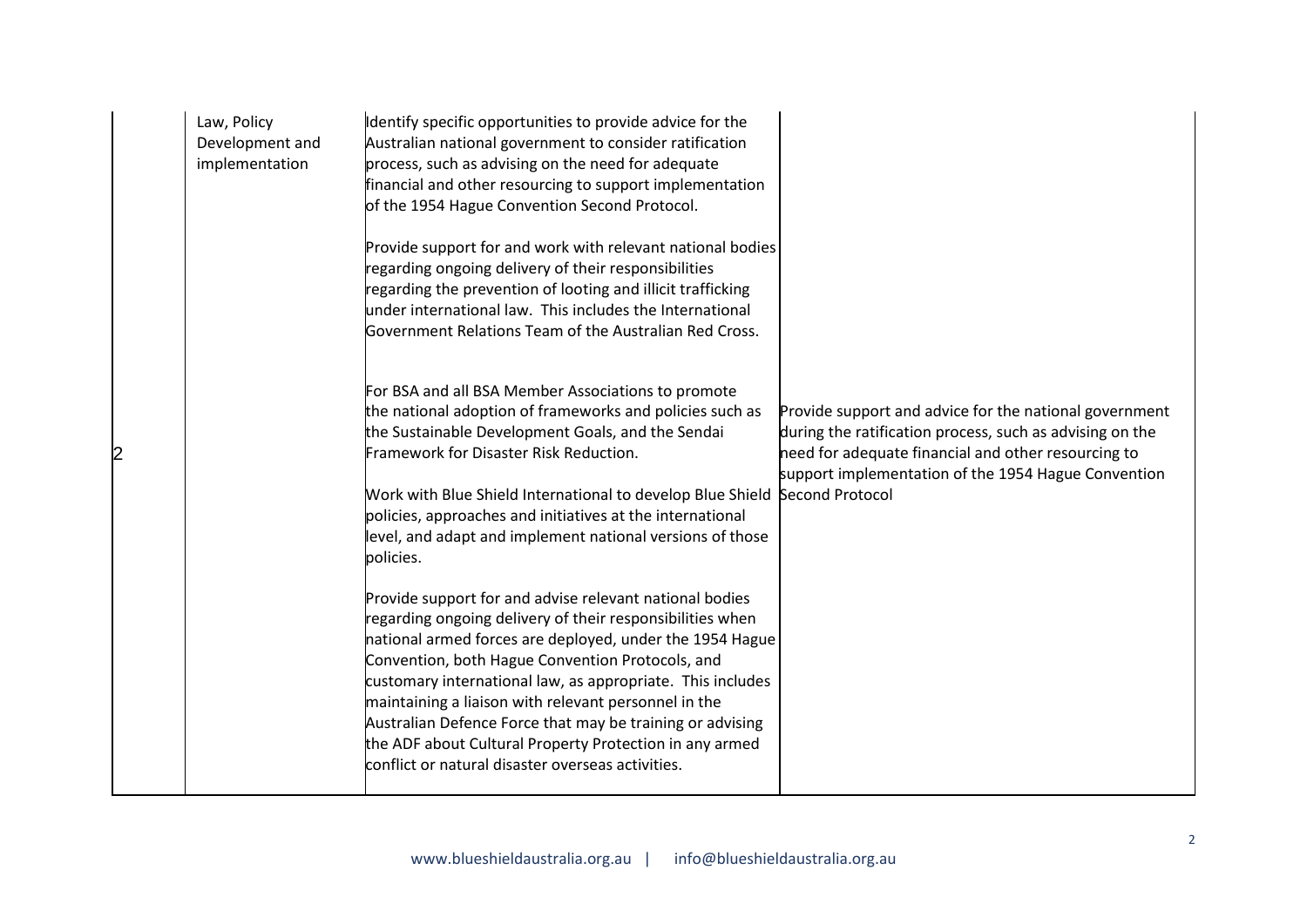|   | Stabilisation, post-<br>disaster recovery, and<br>long-term/ongoing<br>support activities | If necessary and appropriate, publicise when<br>responsibilities under international law and international<br>agreements to protect Cultural Protection are not upheld,<br>supported by the Blue Shield International Board as<br>appropriate / required. This may include Submissions to<br>Government etc.                                                                                                                                                            |                                                                                                                                                                                                                                                                                          |
|---|-------------------------------------------------------------------------------------------|-------------------------------------------------------------------------------------------------------------------------------------------------------------------------------------------------------------------------------------------------------------------------------------------------------------------------------------------------------------------------------------------------------------------------------------------------------------------------|------------------------------------------------------------------------------------------------------------------------------------------------------------------------------------------------------------------------------------------------------------------------------------------|
| 3 |                                                                                           | Encourage research into Disaster Preparedness, Disaster<br>Recovery and Cultural Property Protection, and<br>host/organise seminars, workshops, and conferences<br>relating to:<br>Risks to Australian cultural heritage relating to<br>destruction and natural disaster<br>Methods of damage mitigation that can be applied by<br>heritage specialists and partner organisations, in order to<br>develop better CPP and Disaster Preparation and Recovery<br>practice. | If necessary and appropriate, publicise when<br>responsibilities under international law and international<br>agreements to protect CP are not upheld, supported by the<br>Blue Shield International Board as appropriate /<br>required. This may include Submissions to Government etc. |
|   |                                                                                           | Blue Shield foundation members provide appropriate<br>guidance on post-disaster stablisation, including the<br>AICOMOS and National Scientific Committee on Risk<br>Preparedness.                                                                                                                                                                                                                                                                                       |                                                                                                                                                                                                                                                                                          |
| 4 | Proactive protection<br>and risk preparedness                                             | Work proactively with BSA Member Associations and<br>national partners to identify specific roles and<br>responsibilities for the Blue Shield Australia committee in<br>the event of natural disasters or the destruction of<br>Australia cultural and heritage collections, property,<br>artefacts or sites.                                                                                                                                                           |                                                                                                                                                                                                                                                                                          |
|   |                                                                                           | Work with national heritage organisations and other<br>relevant partners to maintain and improve national<br>registers for Heritage Sites and Cultural Property<br>protection in the event of natural disaster or destruction,                                                                                                                                                                                                                                          |                                                                                                                                                                                                                                                                                          |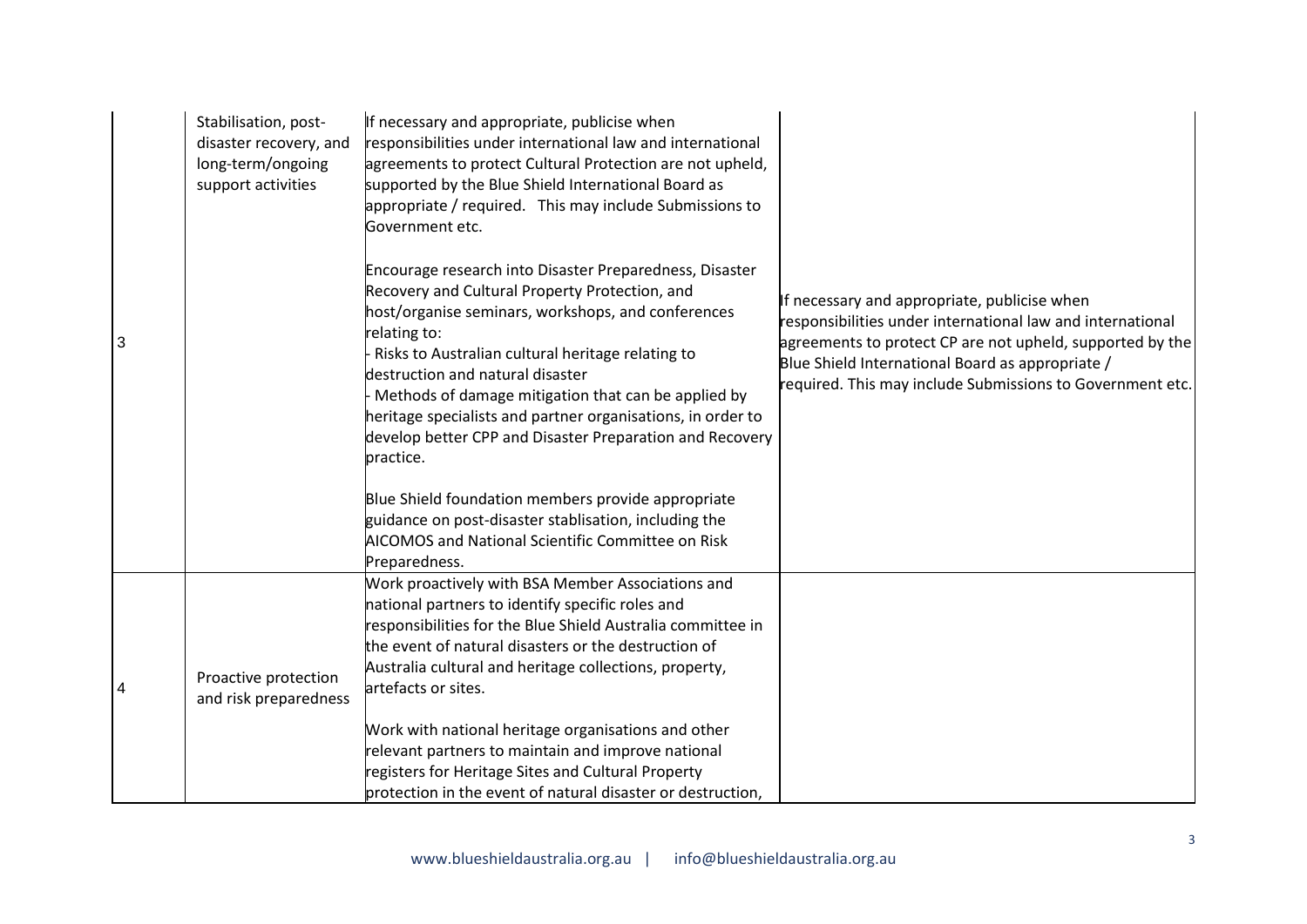|  | based on best practice international guidelines, acting as a<br>co-ordinating body if required.                                                                                                                                                                                                                                                                                               |  |
|--|-----------------------------------------------------------------------------------------------------------------------------------------------------------------------------------------------------------------------------------------------------------------------------------------------------------------------------------------------------------------------------------------------|--|
|  | Work with relevant partner organisations and advocate to<br>all levels of government for Cultural Heritage organisations<br>and personnel to be involved in disaster planning to ensure<br>that CPP is fully integrated in national, regional, local, and<br>specific disaster risk reduction plans, disaster plans, and<br>other risk mitigation strategies for dealing with<br>emergencies. |  |
|  | Promoting existing and new educational materials and<br>guidance by founding organisations e.g. ICA, ICOMOS, IFLA,<br><b>ICOM</b>                                                                                                                                                                                                                                                             |  |
|  | Encourage the appropriate national ministries /<br>organisations to mark their protected Cultural Property<br>with the Blue Shield Emblem, as specified in the 1954<br>Hague Convention, and raise awareness of its meaning and<br>importance.                                                                                                                                                |  |
|  | BSA to refer the Australian Community and BSA Member<br>organisations to promote the information and advice from<br>the Australian National Response and State Recovery<br>Agencies and State Emergency Management agencies in                                                                                                                                                                |  |